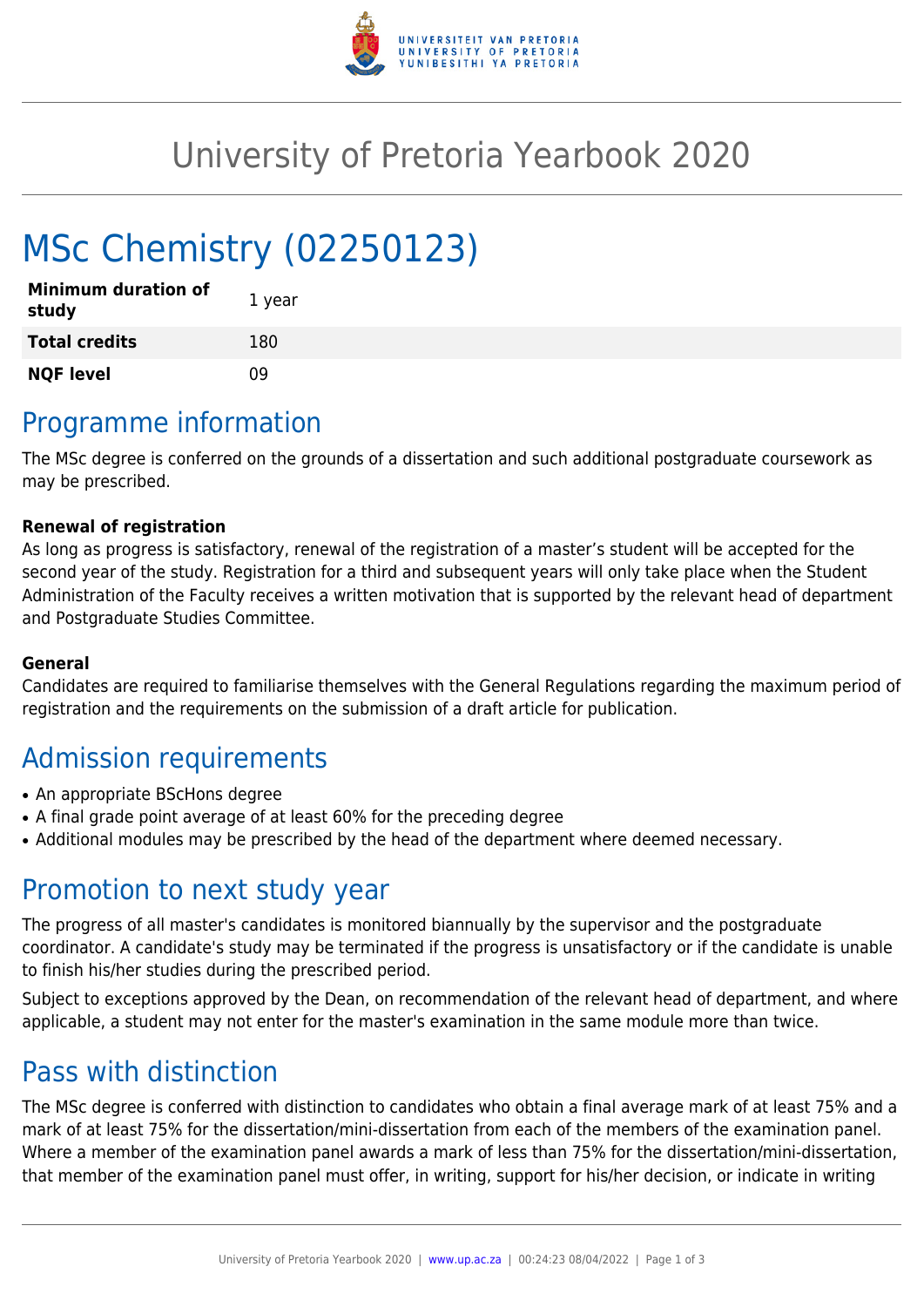

that he/she supports the examination committee's decision to confer the degree with distinction.